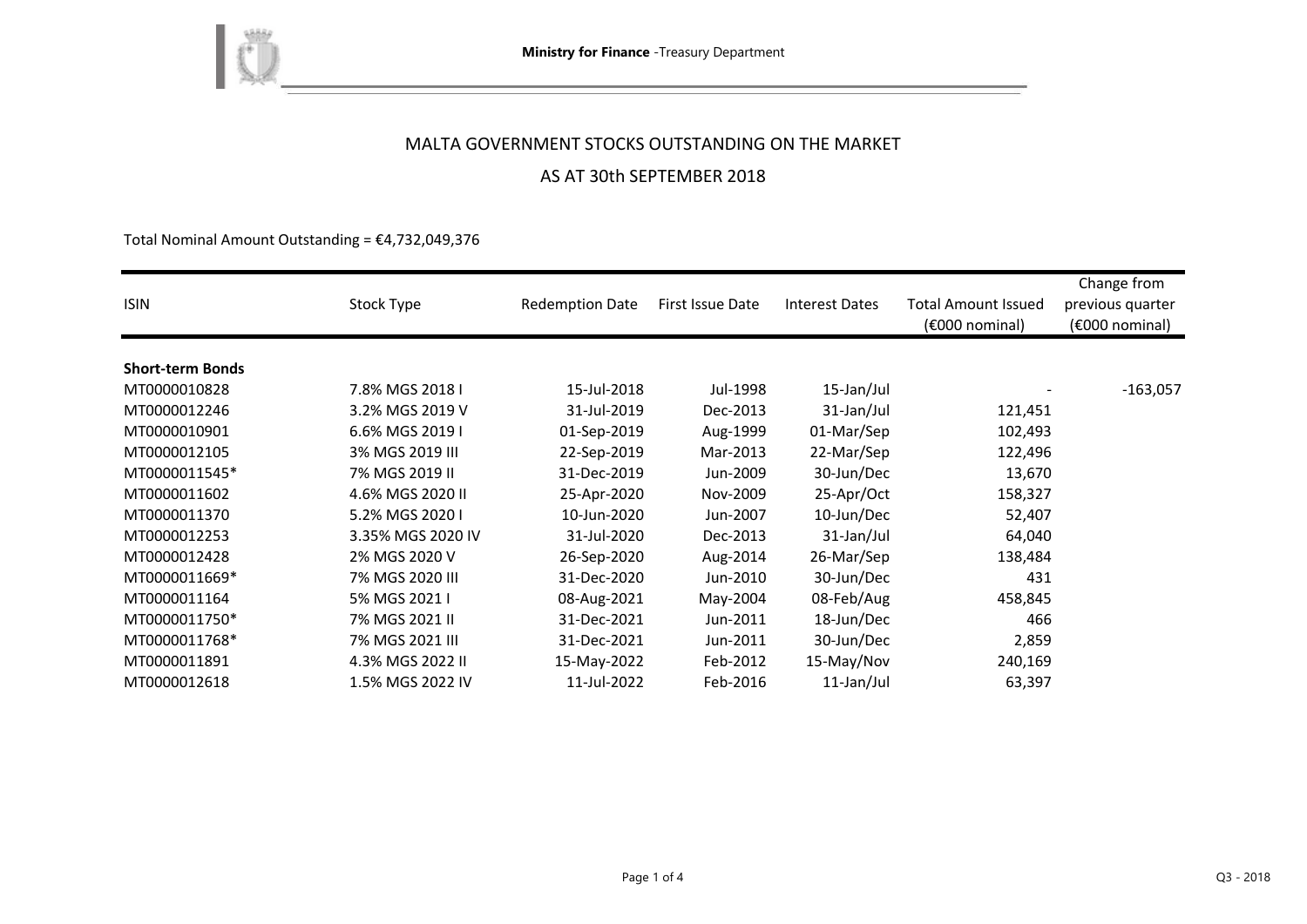

# AS AT 30th SEPTEMBER 2018

|                          |                   |                        |                         |                       |                                              | Change from                        |
|--------------------------|-------------------|------------------------|-------------------------|-----------------------|----------------------------------------------|------------------------------------|
| <b>ISIN</b>              | Stock Type        | <b>Redemption Date</b> | <b>First Issue Date</b> | <b>Interest Dates</b> | <b>Total Amount Issued</b><br>(€000 nominal) | previous quarter<br>(€000 nominal) |
|                          |                   |                        |                         |                       |                                              |                                    |
| Short-term Bonds (cont.) |                   |                        |                         |                       |                                              |                                    |
| MT0000011172             | 5.1% MGS 2022 I   | 16-Aug-2022            | Aug-2004                | 16-Feb/Aug            | 71,048                                       |                                    |
| MT0000011982*            | 7% MGS 2022 III   | 31-Dec-2022            | Sep-2012                | 01-Mar/Sep            | 1,319                                        |                                    |
| MT0000011123             | 5.5% MGS 2023 I   | 06-Jul-2023            | Jul-2003                | 06-Jan/Jul            | 78,811                                       |                                    |
| MT0000012808             | 1.4% MGS 2023 III | 11-Nov-2023            | Feb-2017                | 11-May/Nov            | 146,277                                      |                                    |
| MT0000012238*            | 7% MGS 2023 II    | 31-Dec-2023            | Nov-2013                | 18-May/Nov            | 2,404                                        |                                    |
| MT0000012303             | 3.3% MGS 2024 I   | 12-Nov-2024            | Mar-2014                | 12-May/Nov            | 24,051                                       |                                    |
| MT0000012394*            | 7% MGS 2024 II    | 31-Dec-2024            | Aug-2014                | 18-Feb/Aug            | 1,135                                        |                                    |
|                          |                   |                        |                         |                       |                                              |                                    |
|                          |                   |                        |                         |                       |                                              |                                    |
| <b>Medium-term Bonds</b> |                   |                        |                         |                       |                                              |                                    |
| MT0000012543*            | 7% MGS 2025 I     | 31-Dec-2025            | Aug-2015                | 14-Feb/Aug            | 2,008                                        |                                    |
| MT0000012675*            | 7% MGS 2026 I     | 31-Dec-2026            | Jul-2016                | 25-Jan/Jul            | 734                                          |                                    |
| MT0000012832             | 1.5% MGS 2027 I   | 15-Jun-2027            | Feb-2017                | 15-Jun/Dec            | 90,955                                       |                                    |
| MT0000012873*            | 7% MGS 2027 II    | 31-Dec-2027            | Jul-2017                | 25-Jan/Jul            | 1,097                                        |                                    |
| MT0000012055             | 4.8% MGS 2028 I   | 11-Sep-2028            | Nov-2012                | 11-Mar/Sep            | 107,030                                      |                                    |
| MT0000012139             | 4.5% MGS 2028 II  | 25-Oct-2028            | Mar-2013                | 25-Apr/Oct            | 286,652                                      |                                    |
| MT0000012907*            | 7% MGS 2028 III   | 31-Dec-2028            | Jul-2018                | 13-Jan/Jul            | 261                                          | 261                                |
| MT0000012535             | 2.3% MGS 2029 II  | 24-Jul-2029            | Jun-2015                | 24-Jan/Jul            | 143,518                                      |                                    |
| MT0000011958             | 5.1% MGS 2029 I   | 01-Oct-2029            | Jun-2012                | 01-Apr/Oct            | 79,145                                       |                                    |
| MT0000011651             | 5.25% MGS 2030 I  | 23-Jun-2030            | May-2010                | 23-Jun/Dec            | 440,166                                      |                                    |
| MT0000011883             | 5.2% MGS 2031 I   | 16-Sep-2031            | Nov-2011                | 16-Mar/Sep            | 201,344                                      |                                    |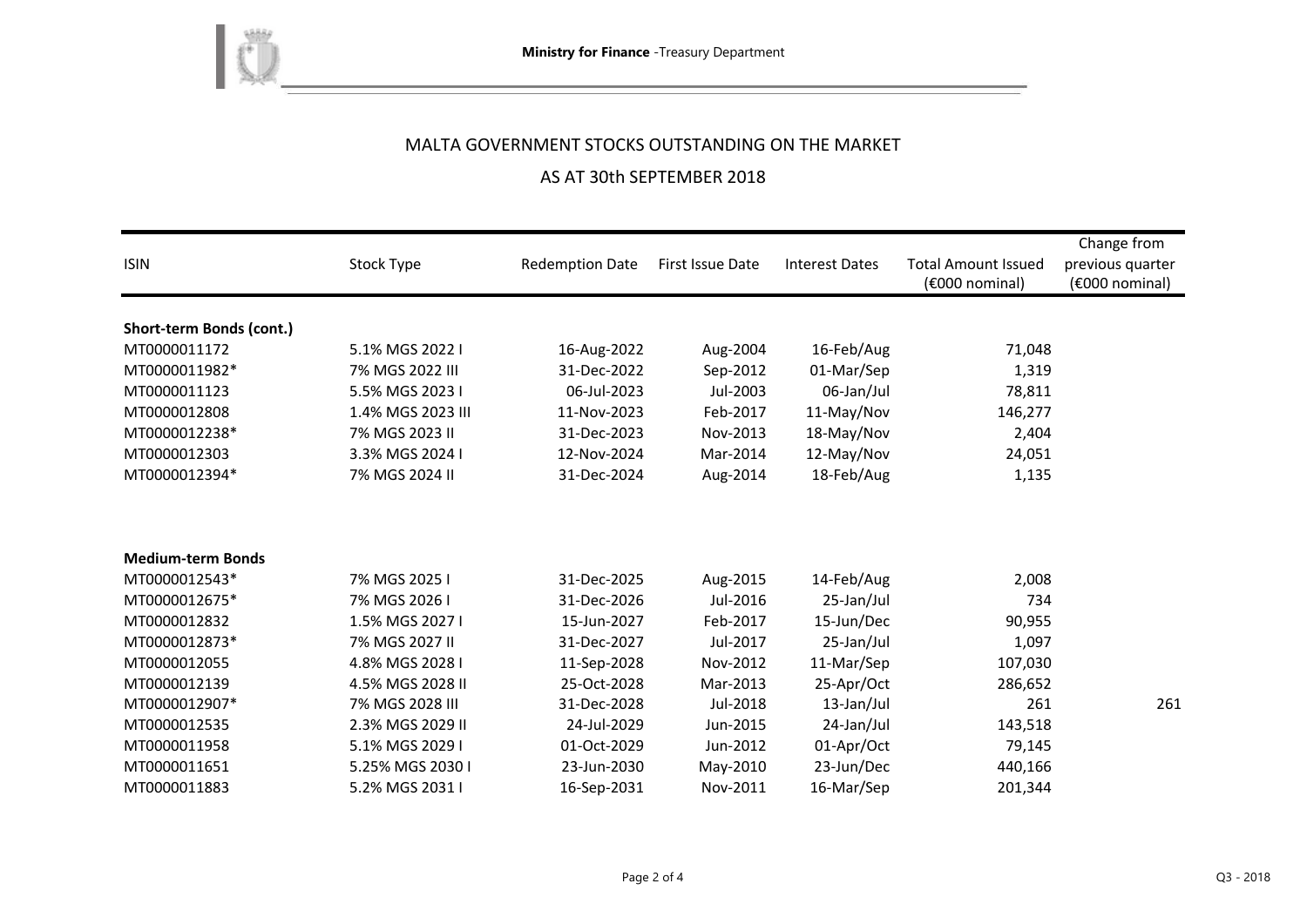

### AS AT 30th SEPTEMBER 2018

| <b>ISIN</b>                      | Stock Type        | <b>Redemption Date</b> | First Issue Date | <b>Interest Dates</b> | <b>Total Amount Issued</b><br>$(6000)$ nominal) | Change from<br>previous quarter<br>(€000 nominal) |
|----------------------------------|-------------------|------------------------|------------------|-----------------------|-------------------------------------------------|---------------------------------------------------|
|                                  |                   |                        |                  |                       |                                                 |                                                   |
| <b>Medium-term Bonds (cont.)</b> |                   |                        |                  |                       |                                                 |                                                   |
| MT0000012220                     | 4.65% MGS 2032 I  | 22-Jul-2032            | Nov-2013         | 22-Jan/Jul            | 140,454                                         |                                                   |
| MT0000012337                     | 4.45% MGS 2032 II | 03-Sep-2032            | Mar-2014         | 03-Mar/Sep            | 153,112                                         |                                                   |
| MT0000012386                     | 4.3% MGS 2033 I   | 01-Aug-2033            | Jun-2014         | 01-Feb/Aug            | 150,700                                         |                                                   |
| Long-term Bonds                  |                   |                        |                  |                       |                                                 |                                                   |
| MT0000012451                     | 4.1% MGS 2034 I   | 18-Oct-2034            | Aug-2014         | 18-Apr/Oct            | 200,076                                         |                                                   |
| MT0000012865                     | 2.2% MGS 2035 I   | 24-Nov-2035            | Feb-2017         | 24-May/Nov            | 20,539                                          |                                                   |
| MT0000012642                     | 2.5% MGS 2036 L   | 17-Nov-2036            | Feb-2016         | 17-May/Nov            | 221,733                                         |                                                   |
| MT0000012774                     | 2.1% MGS 2039 I   | 24-Aug-2039            | Oct-2016         | 24-Feb/Aug            | 159,102                                         |                                                   |
| MT0000012519                     | 3% MGS 2040 I     | 11-Jun-2040            | Mar-2015         | 11-Jun/Dec            | 162,276                                         |                                                   |
| MT0000012725                     | 2.4% MGS 2041 I   | 25-Jul-2041            | Aug-2016         | 25-Jan/Jul            | 153,670                                         |                                                   |

\* Redemption date on Ex-Church Property Stocks can take place between 1st January and 31st December of the year indicated.